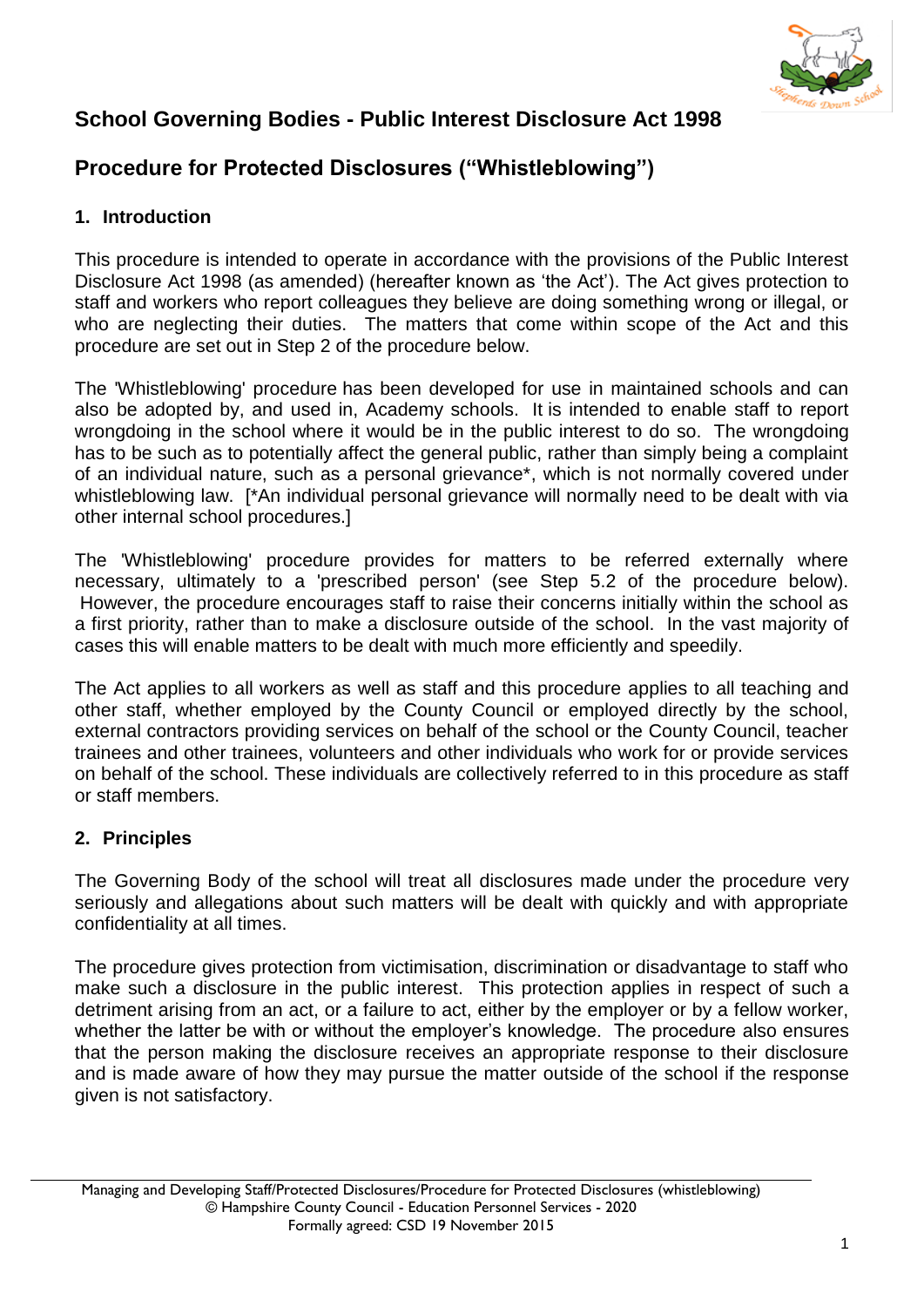

This "Whistleblowing" Procedure should not be confused with others, such as individual or collective grievance procedures that exist to enable staff to raise concerns about their own employment. It is designed to deal with issues that fall outside of the scope of those procedures and therefore excludes all matters that are more appropriately covered by them.

## **3. Time limits**

There are no time limits on raising concerns under this procedure, but they should be raised at the earliest opportunity. Where time limits are included within this procedure, they exist to ensure that disclosures are dealt with as quickly as possible, and to ensure a prompt initial response from management. The investigation that takes place after a disclosure is made is not time limited, but will be conducted as quickly as possible within the circumstances of the disclosure.

## **4. Representation**

Staff are entitled to representation by a professional association/trade union representative/work colleague at any meeting or interview held in relation to the disclosure made. Staff should specify that they are making a disclosure under this procedure.

#### **5. Unfounded or improperly made allegations**

- If an allegation is unfounded or unsubstantiated (i.e. there is no factual basis or evidence to support the allegation) but the staff member has made the allegation honestly and in the reasonable belief that it was in the public interest, no action will be taken against them.
- If an allegation is deemed to have been made falsely, maliciously, frivolously or for personal gain, then the person making the allegation may face disciplinary action. Care should be taken in dealing with such allegations as some facts may not be wholly untrue. Some parts of an allegation may have been fabricated or exaggerated but elements may be based on truth.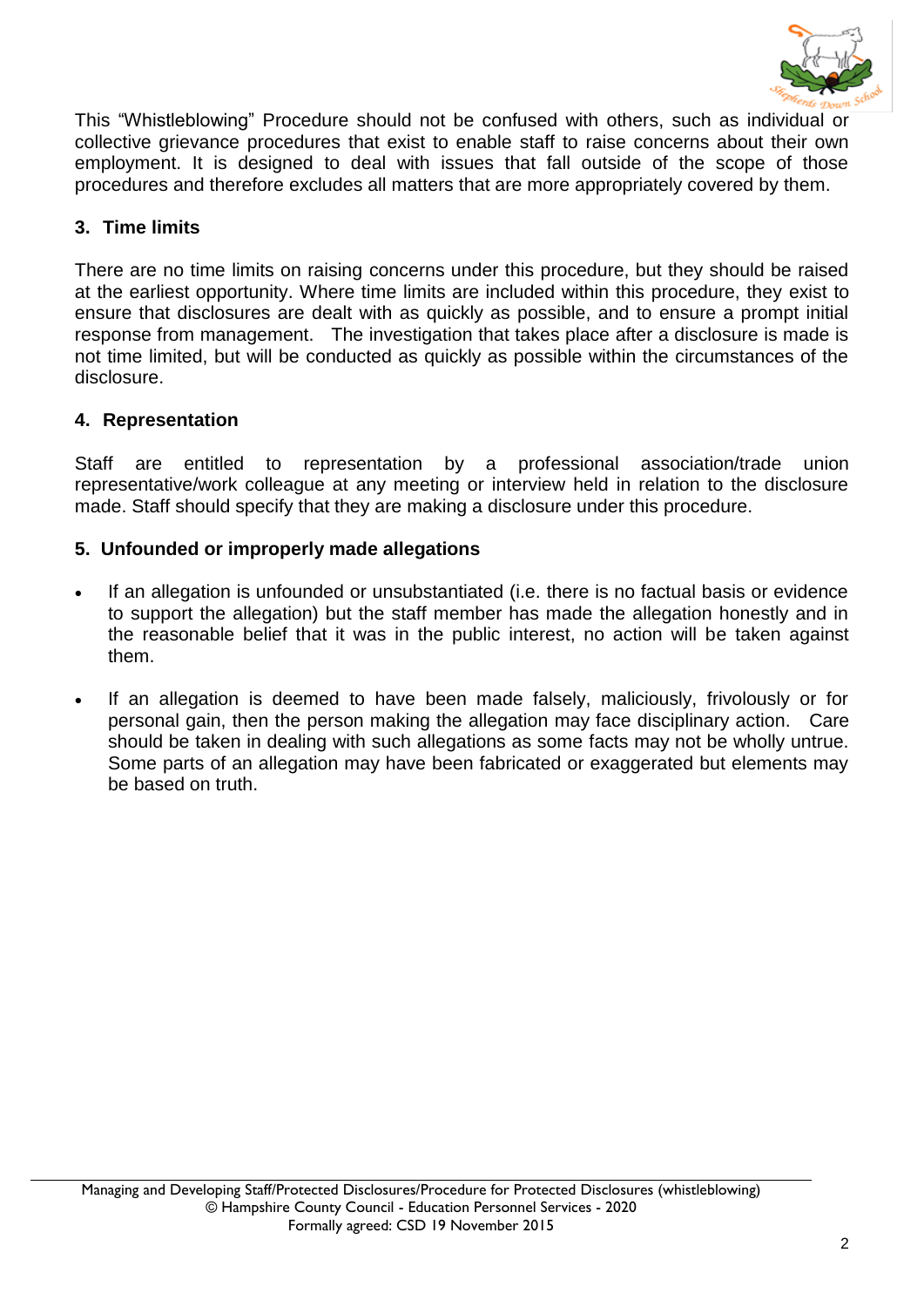# **Model Procedure**



#### **Step 1 - Raising a concern**

Concerns under this procedure should initially be raised with the staff member's immediate line manager. If the staff member believes their manager is involved in the malpractice, they may raise their concerns with a more senior member of staff, including the Headteacher. If the staff member believes it is not appropriate to raise the matter with the Headteacher, he/she may approach the Chair of Governors. (In the event that the matter cannot be raised within the school, the staff member may raise their concerns in accordance with Step 5). The relevant manager is encouraged to take advice from Education Personnel Services who may involve other departments of Hampshire County Council or other relevant external organisations where appropriate.

Within ten working days of a concern being raised, the person receiving it will write to the staff member acknowledging receipt and indicating what initial steps will be taken to deal with it. Where possible an estimate will be given of the time it will take to provide a final response.

Concerns may be raised orally or, preferably, in writing. These disclosures should provide as much information as possible about the matter, including dates, individuals involved, other possible sources of information, etc. Staff must be able to demonstrate to the person hearing the disclosure that there are reasonable grounds for making the allegations.

Staff may wish to make anonymous disclosures although it may be important for the investigating manager to know the source of information to enable a full investigation. The manager would also need to take into account the nature and credibility of an allegation before deciding to proceed with an investigation. However, staff should be re-assured that all disclosures will be treated in confidence and every effort will be made to preserve anonymity. The Act provides protection against victimisation to anyone who makes a protected disclosure in good faith.

#### **Step 2 – Determine whether the concern raised is a Protected Disclosure**

Qualifying disclosures are disclosures of information where the staff member reasonably believes (and it is in the public interest) that one or more of the following matters is either happening, has taken place, or is likely to happen in the future:

- a criminal offence (e.g. fraud, corruption, sexual or physical abuse of pupils/students or others);
- a failure by a person to comply with any legal obligation to which he/she is subject;
- a miscarriage of justice;
- a danger to the health or safety of any individual;
- damage to the environment, or
- a deliberate attempt to conceal any of the above matters.

Following disclosure of one of the above matters, the person receiving the disclosure must determine whether it is a 'qualifying disclosure' under the Act, by considering the following: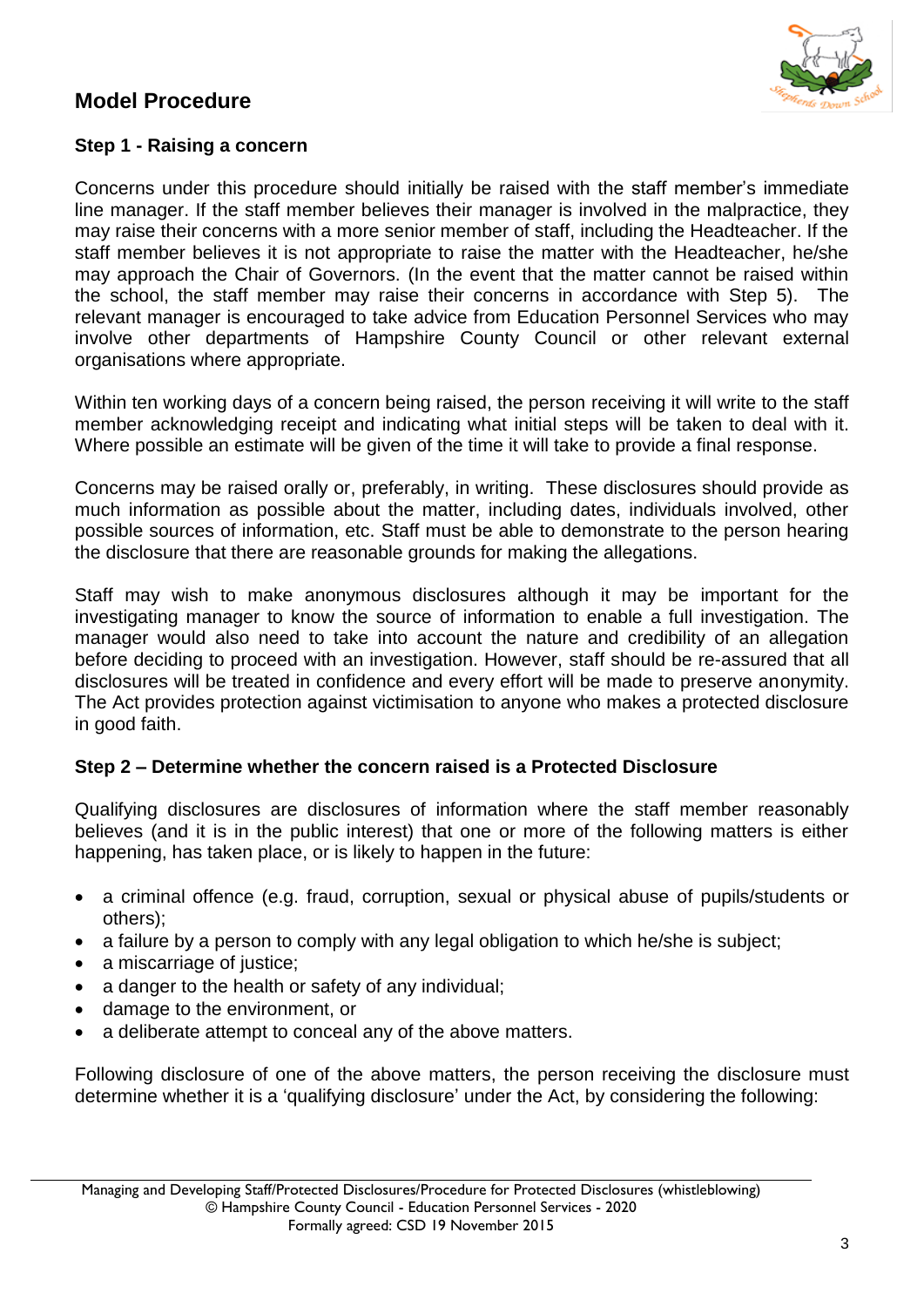

- whether any factual information was actually disclosed, as opposed to opinion only, to employer (or relevant person);
- whether the individual making the disclosure believed that the information tended to show that one of the matters above has occurred, is occurring or is likely to occur; and
- whether that belief was reasonable.

If the above criteria are met, the disclosure will qualify as a protected disclosure, and the remainder of this procedure will apply. If the criteria are not all met but the staff member's disclosure was made in good faith, investigations should still take place into the allegations and the staff member should not be discriminated against because they have raised such an allegation. If it is found that the disclosure was made for malicious purposes or for personal gain, the school should deal with this under the disciplinary procedure, where relevant [\(guidance on disciplinary issues](https://www.hants.gov.uk/educationandlearning/education-personnel-services/manual/managing-staff/discipline) can be found in the Manual of Personnel Practice).

## **Step 3 - Investigation**

A preliminary investigation will need to be undertaken to establish whether the alleged act or omission could actually have occurred, be occurring or be likely to occur in the future. The investigation is not, at this stage, to determine whether the alleged act or omission has actually occurred, but to determine the facts of the case (e.g. was the alleged individual actually where they were purported to be, what does the evidence show). More about [investigations](https://www.hants.gov.uk/educationandlearning/education-personnel-services/manual/managing-staff/conducting-investigation) can be found in the Manual of Personnel Practice:.

Allegations that have some foundation to them should be followed up with a full internal investigation, which may result in one or more of the following:

- no case to answer;
- disciplinary action taken against the alleged individual;
- referral to Social Services or the Police, or other relevant organisation;
- referral to Internal Audit or other County Council departments (for County Council maintained schools).

If the allegations are unfounded (no evidence or proper basis that supports the allegation), or unsubstantiated (can neither be proven nor disproven), no action need be taken by the school, although it would be pertinent to determine why the staff member felt the need to raise the allegation in the first place, e.g. is there a training need within the school?

If it is found that the allegation was made for malicious purposes or for personal gain, the school should deal with this under the disciplinary procedure [\(guidance on disciplinary issues](https://www.hants.gov.uk/educationandlearning/education-personnel-services/manual/managing-staff/discipline) can be found in the Manual of Personnel Practice).

# **Step 4 - Communication**

Subject to legal constraints and the need to protect the rights of individuals, the staff member raising the concern will be informed of the outcome of any investigation at the earliest practicable opportunity. Such information will not include confidential details about formal action taken against another staff member.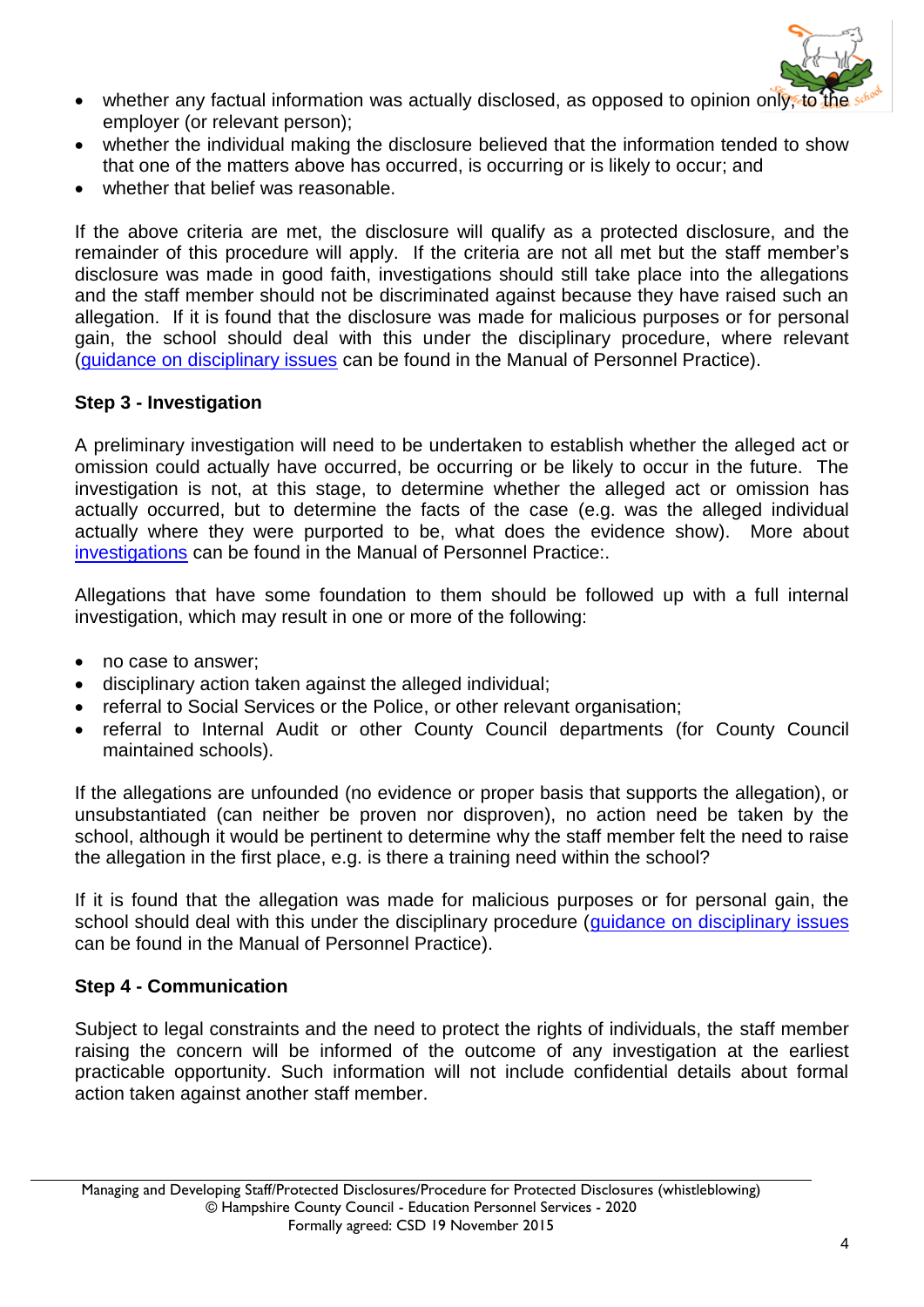

For reasons of sensitivity and confidentiality, all communications with a staff member where takes action under this procedure will be sent to their home address, unless an alternative arrangement has been mutually agreed.

#### **Step 5 - Taking the matter further**

In the event that a staff member feels that their concerns have not been resolved through the above process, they may write to the Chair of the Governing Body, if he/she has not already been involved, outlining their concern, the action taken to date and the reasons for their dissatisfaction.

Within 10 working days of a concern being raised, the Chair of Governors will write to the staff member to acknowledge that the concern has been received and indicate what further steps will be taken, as well as providing an estimate of the time it will take to provide a final response. The Chair of Governors may decide to set up a small group of governors, where appropriate, to investigate the concerns. The Chair of Governors will then inform the staff member of the outcome of this process on the same basis as required of the manager above. Where appropriate, the Chair of Governors should also involve the relevant Diocese at an early opportunity.

In the event that the matter cannot be satisfactorily resolved within the school, the staff member may escalate their concerns further. How they do this will depend on the status of the school, as follows:

#### **5.1 Hampshire County Council maintained schools**

Staff should raise their concerns, in writing, with the following officers of the County Council, and in the following order:

- a. Area Director for the relevant school
- b. Director of Children's Services
- c. Chief Executive of Hampshire County Council

These officers will follow the same basic procedure outlined above in the same timescales and will feed back the outcome to the staff member. The address for all of the above is: Children's Services Department, Hampshire County Council, Elizabeth II Court West, The Castle, Winchester, SO23 8UG or [childrens.services@hants.gov.uk.](mailto:childrens.services@hants.gov.uk)

If a staff member is dissatisfied with the response of the Governing Body and the County Council, and subject to the concern being a protected disclosure (see step 2 above), they can raise the matter, as appropriate, with any of the following:

- an elected Member of the County Council;
- the Local Government Ombudsman:
- others as set out below.

## **5.2 Hampshire County Council Maintained and Academy and Independent schools**